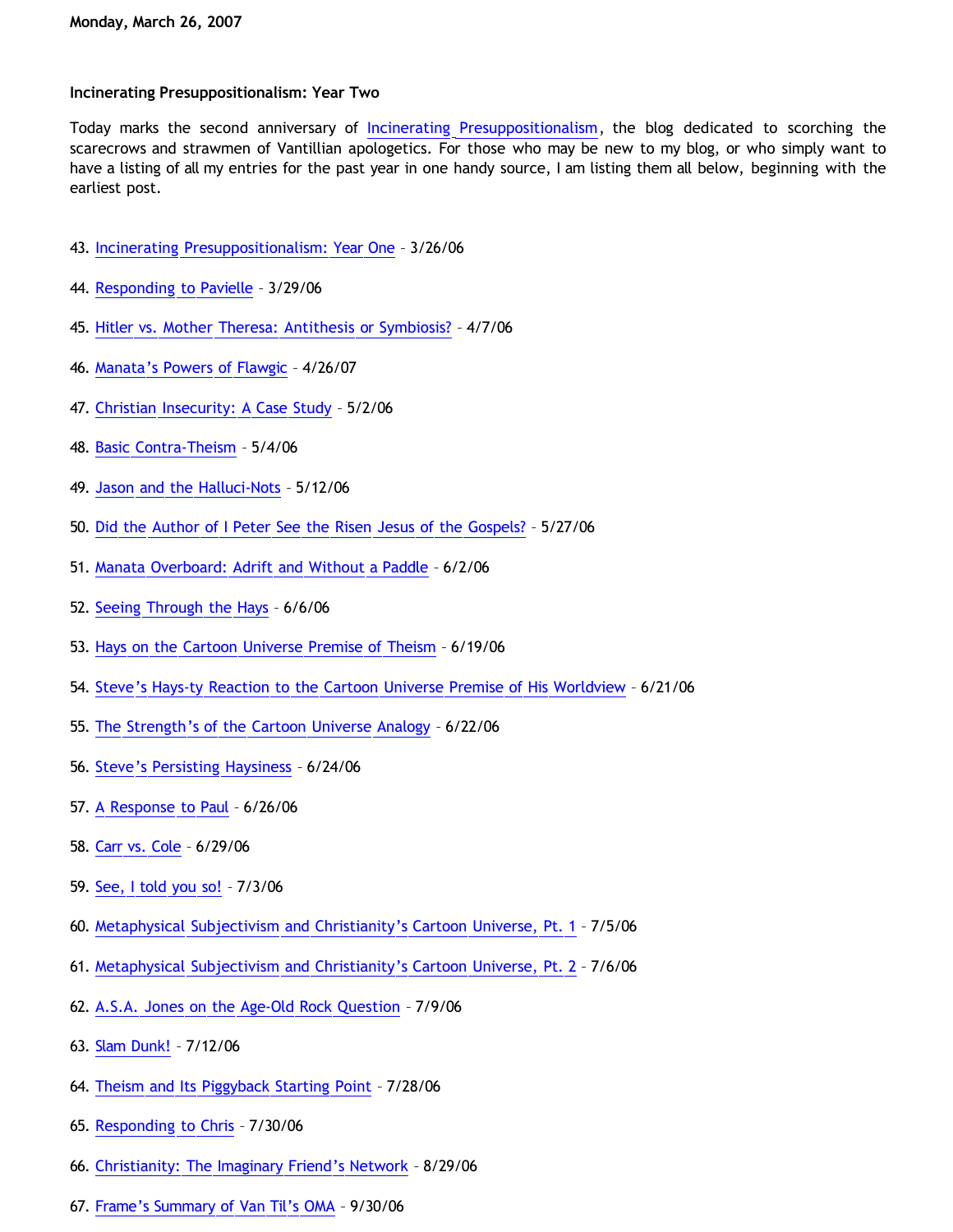- 68. [Gods and Square Circles](http://bahnsenburner.blogspot.com/2006/10/gods-and-square-circles.html) 10/12/06
- 69. [Is the Expression](http://bahnsenburner.blogspot.com/2006/10/is-expression-invisible-magic-being.html) ['Invisible Magic Being'](http://bahnsenburner.blogspot.com/2006/10/is-expression-invisible-magic-being.html) ["Pejorative"?](http://bahnsenburner.blogspot.com/2006/10/is-expression-invisible-magic-being.html) 10/22/06
- 70. [Those Delicate Christian Sensibilities](http://bahnsenburner.blogspot.com/2006/10/those-delicate-christian-sensibilities.html) 10/28/06
- 71. ["Do unto others..."](http://bahnsenburner.blogspot.com/2006/11/do-unto-others_23.html) 11/23/06
- 72. [The Axioms and the Primacy of Existence](http://bahnsenburner.blogspot.com/2006/12/axioms-and-primacy-of-existence.html) 12/7/06
- 73. [Wishing and the Christian Deity](http://bahnsenburner.blogspot.com/2006/12/wishing-and-christian-deity.html) 12/9/06
- 74. [Chronic Manatism: Boy Wonder and His Invisible Magic Being](http://bahnsenburner.blogspot.com/2006/12/chronic-manatism-boy-wonder-and-his.html) 12/11/06
- 75. [Paulianna Apologetics](http://bahnsenburner.blogspot.com/2006/12/paulianna-apologetics.html) 12/13/06
- 76. [Reveling in Reversals](http://bahnsenburner.blogspot.com/2006/12/reveling-in-reversals.html) 12/15/06
- 77. [Apologetic Evasion Overload](http://bahnsenburner.blogspot.com/2006/12/apologetic-evasion-overload.html) 12/17/067
- 78. [Theism and Subjective Metaphysics](http://bahnsenburner.blogspot.com/2006/12/theism-and-subjective-metaphysics.html) 12/19/06
- 79. [Paul's](http://bahnsenburner.blogspot.com/2006/12/pauls-necessary-propositions.html) ["Necessary Propositions"](http://bahnsenburner.blogspot.com/2006/12/pauls-necessary-propositions.html) 12/24/06
- 80. [Faith as Belief Without Understanding](http://bahnsenburner.blogspot.com/2007/01/faith-as-belief-without-understanding.html) 1/1/07
- 81. [The Ominous Parallels Between Presuppositionalism and Drug Addiction](http://bahnsenburner.blogspot.com/2007/02/ominous-parallels-between.html) 2/6/07
- 82. [Exapologist's Message to Non-Theists](http://bahnsenburner.blogspot.com/2007/02/exapologists-message-to-non-theists.html) 2/17/06
- 83. [Common Ground Part 1: What Do Believers and Non-Believers Have in Common?](http://bahnsenburner.blogspot.com/2007/01/common-ground.html) 3/4/07
- 84. [Common Ground Part 2: The Standard of Evaluation](http://bahnsenburner.blogspot.com/2007/03/common-ground-part-2-standard-of.html)  3/6/07
- 85. [Common Ground Part 3: Metaphysics](http://bahnsenburner.blogspot.com/2007/03/common-ground-part-3-metaphysics.html)  3/8/07
- 86. [Common Ground Part 4: Epistemology](http://bahnsenburner.blogspot.com/2007/03/common-ground-part-4-epistemology.html)  3/10/07
- 87. [Common Ground Part 5: Ethics](http://bahnsenburner.blogspot.com/2007/03/common-ground-part-5-ethics.html)  3/18/07
- 88. [Common Ground Part 6: Cooperation](http://bahnsenburner.blogspot.com/2007/03/common-ground-part-6-cooperation.html)  3/20/07
- 89. [Common Ground Part 7: Consequences of Division](http://bahnsenburner.blogspot.com/2007/03/common-ground-part-7-consequences-of.html)  3/22/07
- 90. [Inerrancy... Christian Style](http://bahnsenburner.blogspot.com/2007/03/inerrancy-christian-style.html)  3/24/07

Rest assured, my searing indictment against Christianity in general, and presuppositionalism in particular, shall continue. I have a lot planned for the third year run of **Incinerating Presuppositionalism**. Over the course of the next few weeks and months, I will be posting blogs on Bahnsen and "the 'Super-Natural'," Van Til's "One-Many Argument" and presuppositional method, Anthony Flood's attempts to discredit George H. Smith's *Atheism: The Case Against God*, as well as presuppositional neglect: Christianity's lack of a theory of concepts which prompts the mystification of mental operations, a chronic philosophic malady lying at the heart of presuppositionalism.

And lots of other fun stuff!